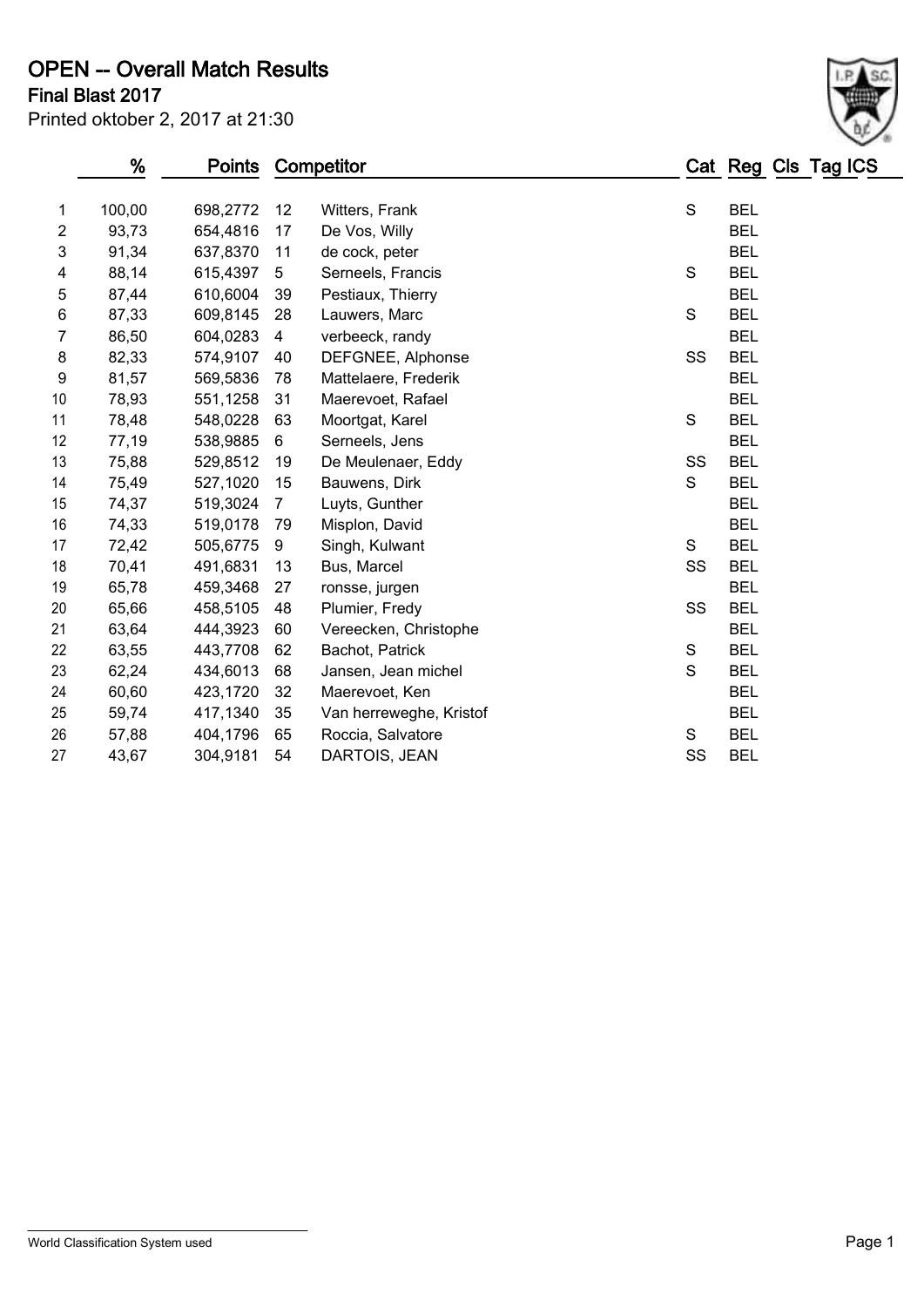PRODUCTION -- Overall Match Results

Final Blast 2017

| Printed oktober 2, 2017 at 21:30 |  |  |  |  |
|----------------------------------|--|--|--|--|
|----------------------------------|--|--|--|--|

|                | %      | <b>Points</b> |                | Competitor           |               | Cat Reg Cls Tag ICS |  |
|----------------|--------|---------------|----------------|----------------------|---------------|---------------------|--|
| 1              | 100,00 | 675,0652      | 8              | vanreussel, Philippe |               | <b>BEL</b>          |  |
| $\overline{c}$ | 93,62  | 631,9991      | 30             | Vercammen, Peter     |               | <b>BEL</b>          |  |
| 3              | 88,34  | 596,3440      | 18             | van roy, erwin       |               | <b>BEL</b>          |  |
| 4              | 86,41  | 583,3039      | 67             | Crespin, Thierry     |               | <b>BEL</b>          |  |
| 5              | 86,23  | 582,1263      | 83             | Sabbe, Pieter        |               | <b>BEL</b>          |  |
| 6              | 81,81  | 552,2550      | 3              | Deleu, Carl          | S             | <b>BEL</b>          |  |
| 7              | 79,66  | 537,7568      | 26             | Nuyts, Tom           |               | <b>BEL</b>          |  |
| 8              | 78,12  | 527,3834      | 16             | Callaert, Danny      | SS            | <b>BEL</b>          |  |
| 9              | 78,01  | 526,6449      | 46             | Duro, Jeremie        |               | <b>BEL</b>          |  |
| 10             | 76,93  | 519,3481      | 51             | Bodart, Olivier      |               | <b>BEL</b>          |  |
| 11             | 76,84  | 518,7298      | 84             | Brochard, Pierre     | ${\mathsf S}$ | <b>BEL</b>          |  |
| 12             | 74,37  | 502,0347      | 66             | Trifunovic, Branko   |               | <b>BEL</b>          |  |
| 13             | 73,60  | 496,8236      | 88             | Lambert, Dylan       |               | <b>BEL</b>          |  |
| 14             | 72,32  | 488,1786      | 50             | Warichet, Carl       | S             | <b>BEL</b>          |  |
| 15             | 71,60  | 483,3277      | 76             | Meranger, Yannick    |               | <b>BEL</b>          |  |
| 16             | 71,12  | 480,1080      | 14             | Cael, Kristof        |               | <b>BEL</b>          |  |
| 17             | 70,98  | 479,1879      | 69             | Deom, Jean-Jacques   | S             | <b>BEL</b>          |  |
| 18             | 70,72  | 477,3845      | 47             | Plateus, Raymond     | SS            | <b>BEL</b>          |  |
| 19             | 70,40  | 475,2573      | 49             | Ketelaers, Johan     |               | <b>BEL</b>          |  |
| 20             | 64,86  | 437,8766      | 37             | Mariën, Gerrit       |               | <b>BEL</b>          |  |
| 21             | 63,94  | 431,6533      | 43             | Somers, Morgan       |               | <b>BEL</b>          |  |
| 22             | 63,89  | 431,3083      | 42             | Vandraye, Sebastien  |               | <b>BEL</b>          |  |
| 23             | 63,57  | 429,1599      | 52             | Gilain, Frank        |               | <b>BEL</b>          |  |
| 24             | 63,56  | 429,0843      | 24             | Bos, Ruud            |               | <b>BEL</b>          |  |
| 25             | 62,01  | 418,5778      | 75             | Collard, Stephane    |               | <b>BEL</b>          |  |
| 26             | 61,98  | 418,3965      | 55             | Evrard, Michael      |               | <b>BEL</b>          |  |
| 27             | 59,97  | 404,8484      | 10             | Desmedt, Mike        |               | <b>BEL</b>          |  |
| 28             | 59,57  | 402,1248      | 90             | Vandaele, Francois   |               | <b>FRA</b>          |  |
| 29             | 56,60  | 382,1136      | 53             | Pichon, Gregoire     |               | <b>BEL</b>          |  |
| 30             | 54,81  | 369,9757      | 44             | Quintin, Philippe    | S             | <b>BEL</b>          |  |
| 31             | 50,95  | 343,9351      | 33             | DEVOS, DANIEL        | $\mathbf S$   | <b>BEL</b>          |  |
| 32             | 49,95  | 337,2026      | 57             | Dirkx, Nele          | L             | BEL                 |  |
| 33             | 47,12  | 318,0979      | 87             | Lambert, Jules       | SS            | <b>FRA</b>          |  |
| 34             | 45,69  | 308,4300      | 73             | Vanbeersel, Fernand  | SS            | <b>BEL</b>          |  |
| 35             | 42,14  | 284,4700      | 89             | Collin, Anne         | L             | <b>BEL</b>          |  |
| 36             | 38,38  | 259,0822      | $\overline{2}$ | Algoet, Sam          |               | <b>BEL</b>          |  |
| 37             | 38,26  | 258,2479      | 71             | Van olst, Rik        |               | <b>BEL</b>          |  |
|                |        |               |                |                      |               |                     |  |